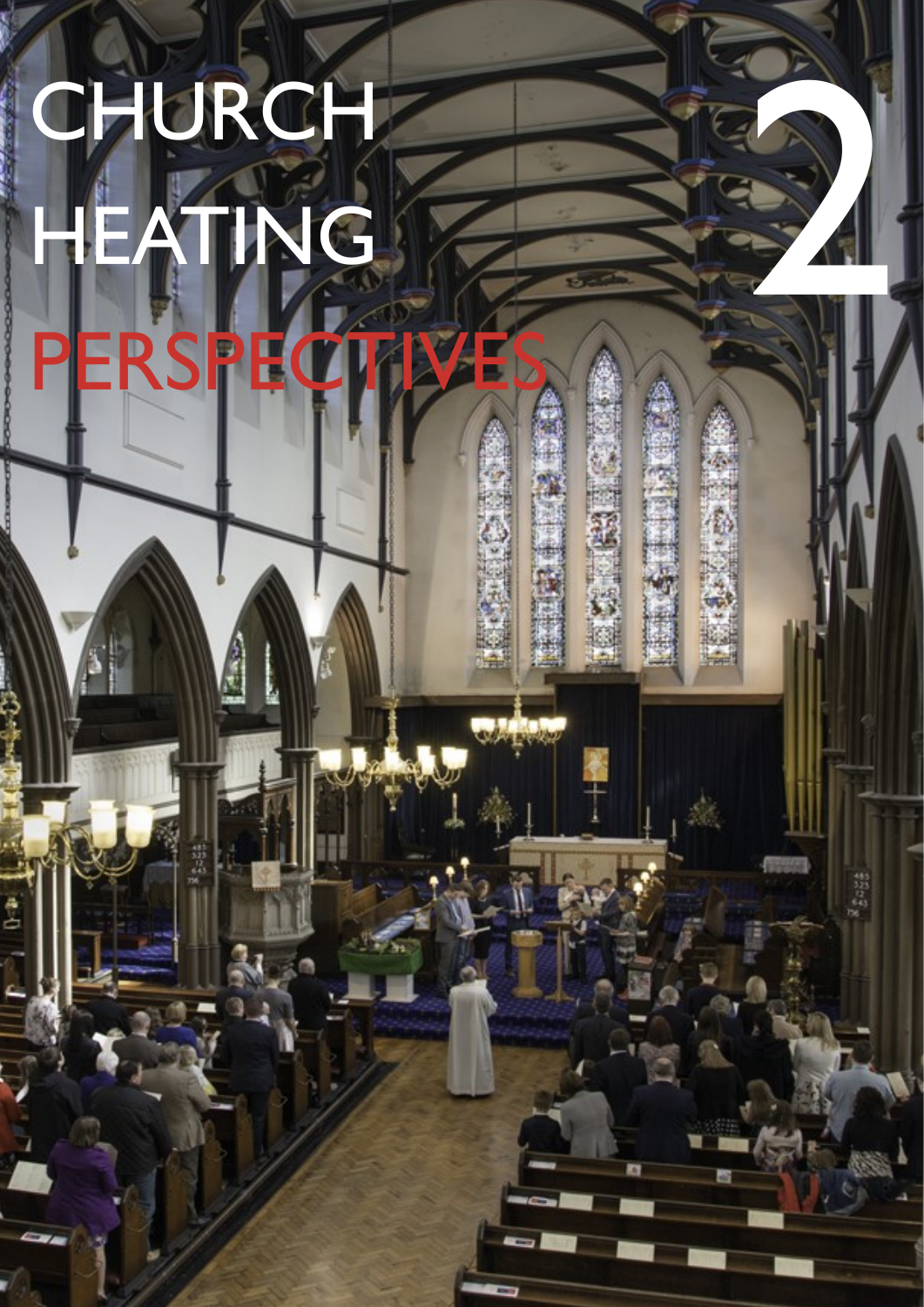# CHURCH HEATING

- PRINCIPLES
- PERSPECTIVES
- APPROACHES
- DECARBONISING AND THE FUTURE OFHEAT
- CHECKLIST
- PITFALLS
- OPTIONS APPRAISALS AND GETTING ADVICE
- PERMISSION AND REGULATIONS
- COSTS AND FUNDING
- TECHNOLOGIES EXPLAINED
- CASE STUDIES
- SUMMARY FLOWCHART

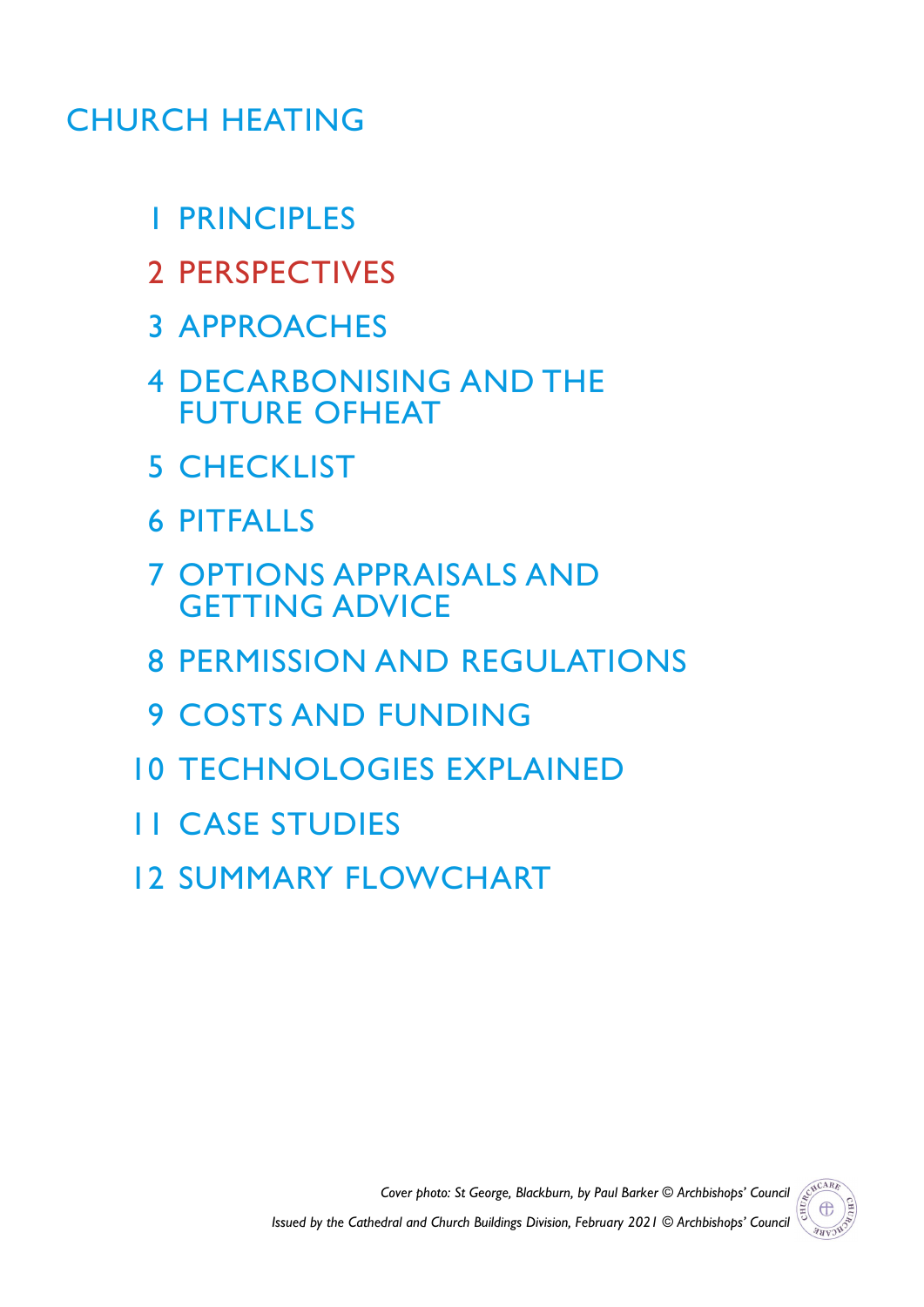# **PERSPECTIVES**

- 2a A church user's perspective
- 2b A church warden's perspective
- 2c A church treasurer's perspective
- 2d An environmental perspective
- 2e A conservator's perspective
- 2f A heating engineer's perspective
- 2g A DAC Secretary's perspective
- 2h Finally, a theological perspective

When you start discussing replacing your heating, you will find different people within the church community have different points of view, and so may the experts you consult. This can be confusing.

This short guidance note aims to help you think about your heating decisions from different points of view, early on in your planning process.

We suggest you read [Church Heating: Principles](https://www.churchofengland.org/sites/default/files/2020-04/CBC%20Heating%20guidance%20principles%20FINAL%20issued.pdf) first.

## 2a A church user's perspective

The main thing church users want from your heating system is that they can completely ignore it. They simply want to be comfortable in your building, and not have to think about how this is happening.

There is no set temperature that the building needs to be at for church users; remember it's about *comfort* rather than temperature. Comfort may have as much to do with draughts, and whether people are sitting near a stone wall, as with what the thermostat is set to. If there is a pew heater under their seat, it will not matter to the person sitting there if the majority of the air in the church is quite cool. However, if your regular users include young children, running around without coats on, then your needs are different; and you also need to consider the comfort of the person leading the worship.

People who lead events or activities within the church want the controls to be simple and intuitive; ideally, they don't want to touch them at all, because the settings are pre-programmed. If they do need to change the heating settings, they want an obvious button for "one extra hour" in the part of the building they need.

#### **Action**

Very early on in any heating project sit down and think about your church users. What times during the week is the church used, by whom, and doing what? What does that tell you about what you need your heating system to do for you? Consult your regular users to identify any sources of discomfort and – **before** changing your heating system – see if you can tackle this discomfort through changes to the building fabric or where people sit. Take users into account when you design the controls. Use our Heating Checklist to get started.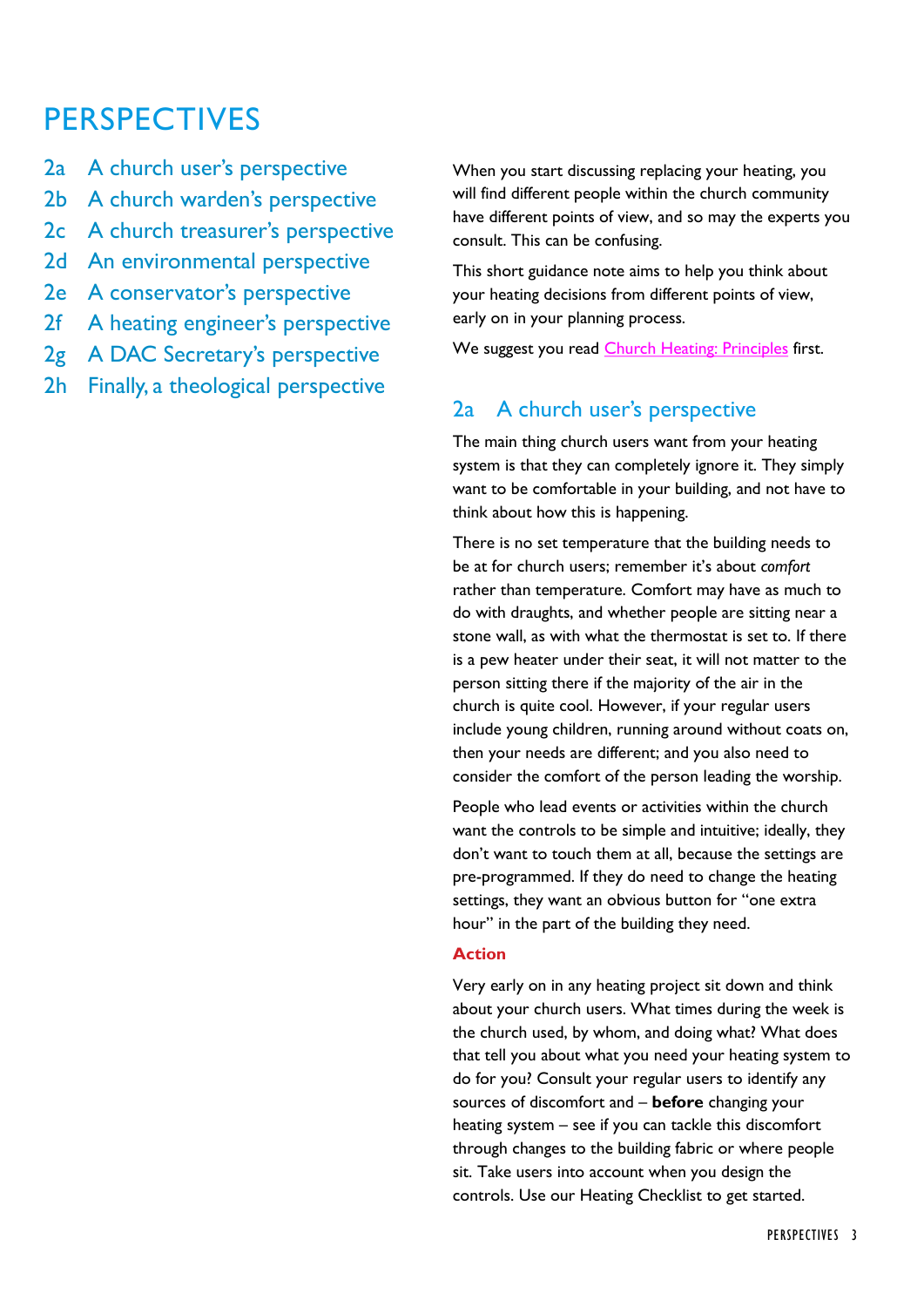### 2b A church warden's perspective

Your church warden wants the system to **work**. They will be dealing with any complaints from church users if they are too hot or too cold, and it's the warden who is responsible for finding a contractor on Christmas Eve when it breaks down.

The church warden needs a heating system which is reliable, low maintenance, and where the controls are intuitive. They do not want to have to come into the church at 5am to turn the heating on for Sunday service, so you want smart controls they can set in advance, and perhaps update from their smart phone. In an ideal world they would like a heating system that is able to quickly react to being turned on/up or off/down.

They want a system with a long life-expectancy, where replacement parts are easy to source, and where there are maintenance contractors locally with a good understanding of how the system works.

#### **Action**

Whatever system you are considering, check the reliability of it. If it is a new technology, ask for reference sites and follow these up. Ask about warranties and local contractors. Find out how the controls will work; are they easily programmable? Make sure your church warden is fully involved in any decisions.

# 2c A church treasurer's perspective

Your treasurer will want to know about four different types of cost; the installation cost, the maintenance cost, the cost to run in terms of utility bills, and the replacement cost at the end of life.

Some systems may cost more upfront but cut your bills and run smoothly for years. Others might be cheaper up front but be prone to failure sooner. Replacing your oil boiler with a new one might seem simplest and cheapest in terms of installation, but think longer term; are you locking yourself into a technology which will be increasingly rare and hard to maintain? Will it become increasingly expensive to run?

#### **Action**

When considering a new heating system, find out as much as you can about all four types of cost; installation, maintenance, running costs, and replacement. Think about the full cost over the lifetime of the system. Ensure your treasurer is fully involved in any decisions.



Below: Group discussion, Diocese of Bristol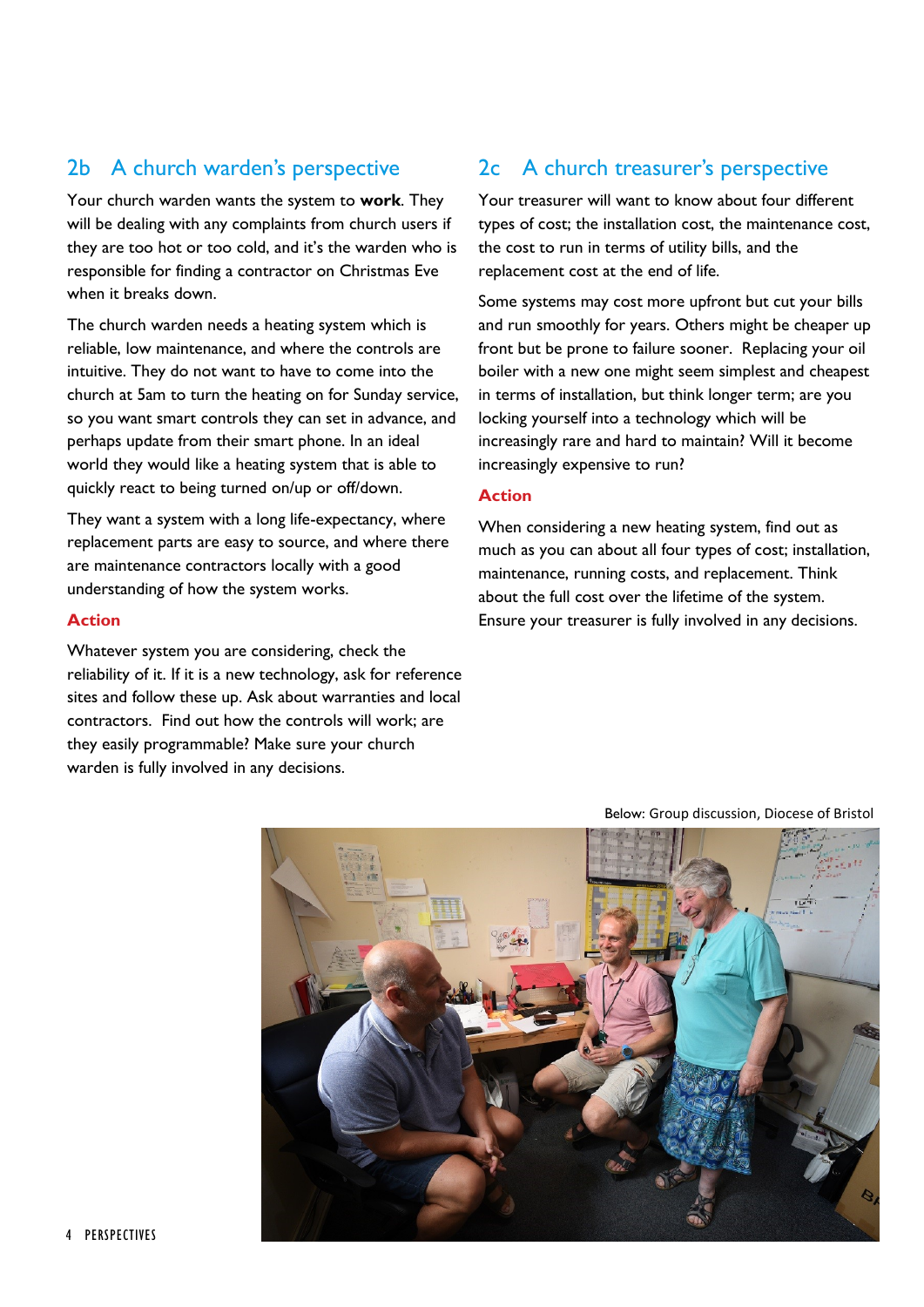### 2d An environmental perspective

Choosing a new heating system is perhaps the most important environmental decision your church will make in the next twenty years. We know that heating makes up over 80% of the energy used to run a typical church.

There are three things to consider, and all three are very significant.

First, there is **heat loss**. What energy are you simply wasting because heat is escaping through broken windows, loose roof tiles, or draughty doors? What energy are you wasting by running your heating when it is not needed? Perhaps most importantly, how much energy are you wasting by heating up air which simply rises into that beautiful high ceiling? If you can tackle heat loss and ensure heat is emitted near where people are sitting, then it will be far more efficient.

Second, there is your **heat source**. If your heating system runs by burning a fossil fuel – oil or gas – then it is contributing incrementally to global heating and the climate crisis. If it runs on electricity and you have not yet switched to renewables, then you are simply burning a proportion of these same fossil fuels in a power station somewhere. However, if you have switched to electric heating and purchase/generate renewable electricity, then you have slashed your net carbon footprint. Different heating sources have very different greenhouse gas emissions. Oil is the 'dirtiest' fuel (both in terms of impact on global carbon emissions and impact on local air quality); each kWh of energy created by burning oil releases 50% more greenhouse gasses than the same kWh from gas. So, moving away from oil is our biggest priority.

Lastly, there is the **'embodied carbon'** in any new system you install. A boiler, pipes, and radiators all take materials and energy to create and install. Investing in a new system has a high 'embodied carbon' and you need to weigh this up against the carbon savings you might make. In some cases, the action with the least environment impact may simply be to use the *existing* system more efficiently (if this can be done safely) rather than rip it all out to replace it with the latest technology. And when replacing, you may be able to reuse some of the existing elements, such as pipework and radiators. Avoiding mal-adaptation is critical. Putting in a system

which doesn't work and needs replacing, or which causes damage which needs complex rectification later, increases the embodied carbon needlessly.

General Synod has called on all parts of the Church to cut their greenhouse gas emissions year-on-year and plan for 'net zero' carbon by 2030. Any church that installs a new oil or gas boiler now may be locking itself into fossil fuels for the life-time of that boiler (often around 25 years); long past the target year of 2030. This can be mitigated by carefully considering other options, by installing a 'hydrogen-ready' boiler, and/or by setting up a sinking fund to replace it.

#### **Action**

Tackle heat loss first, to reduce the load on your heating system. Then, when considering a new heating system, think broadly about the choices open to you. Do not simply assume you should replace oil-with-oil or gas-with -gas, even though this might be easiest; do a proper options appraisal. Begin the process early, whilst there is still time to think through your choices. Read our guidance notes and case studies. Find a heating advisor who can assess wider options for you; pew heaters, far infra-red panel heaters, and heat pumps for example. If it is a big project, ask your architect about a 'whole life carbon' assessment. There is no 'one size fits all' solution, but make sure your church takes a decision after gathering full information. Whatever else you do, switch to a 'green tariff' for your electricity.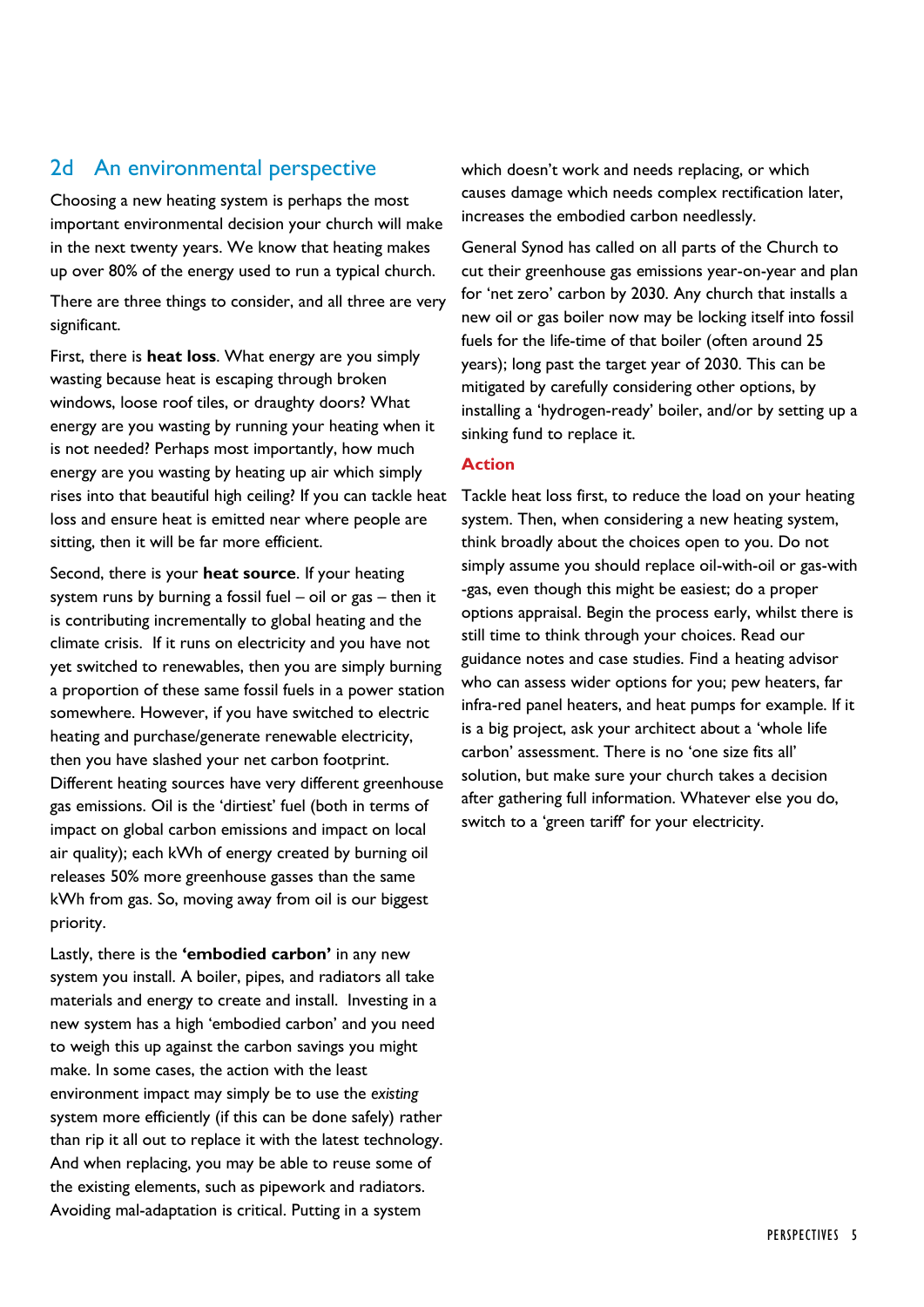# 2e A conservator's perspective

The choice and performance of a heating system has consequences for any fragile historic objects or finishes in a church. Your heating system will affect not only the temperature in the building, but also the relative humidity. The higher the relative humidity, the more likely it is that moisture will condense on cool surfaces when the heating is turned off and the building cools down. Cycles of warming and cooling, with their associated episodes of condensation, can cause damage in sensitive materials by encouraging mould (from moisture), cracking (from rapid drying), or salt activity (from cycles of both).

There can also be risks to historic building fabric from incorrect choices of heating. Underside Lead Corrosion, probably the most significant envelope damage to churches in the last 50 years is caused partly by heating. Cycles of evaporation and condensation can damage historic masonry and glass. Understanding impact of heating on the building envelope is critical.

Conservators therefore approach any change to a heating system with caution. This does not mean change *cannot* be made, but that the impact on objects and interiors should be carefully considered first. If harm is caused, it will be difficult and expensive for the church to rectify, so it is much better for everyone if this can be avoided in the first place.

Changing the heating system can also significantly change the appearance of a church – for better or worse – or cause damage whilst moving cables, pipes, flues and radiators.

#### **Action**

If your church has a fragile historic interior or fabric, then early on in your heating project you should try to find out as much as you can about how the building is performing, and seek specialist advice from a qualified conservator.

# 2f A heating engineer's perspective

A heating engineer will want to know how your building performs, so they can optimise the heating system. They will want to understand how heat moves around the building. They are the person who can calculate the required capacity for your boiler, and the required capacity for radiators/panels, based on the temperature you want to reach, and the speed you want to reach it. They can help you decide where radiators/panels, pipes/ cables, and any flue will go. They can help design the control systems.

A heating engineer will be effective *after* you've decided what you need the heating to *do* for you. So before commissioning one, be clear about your needs; what parts of the church need to be warm, at what times, for what activities? Be clear what problems you need solving. Once you know 'what', they can help with 'how'.

If you have a gas boiler, ensure that any installation is Gas Safe registered and, if you have an oil boiler, they need an OFTEC certification.

#### **Action**

Once you are clear what you need your heating system to do for you, a heating engineer can help you design the right system. Be clear about your current problems, future needs, and what you need advice on. Have utility bills available for them to see, plus a heating plan of the current system if you have one, and an asbestos record if applicable. Our Heating Checklist (Section 5) will help with this.